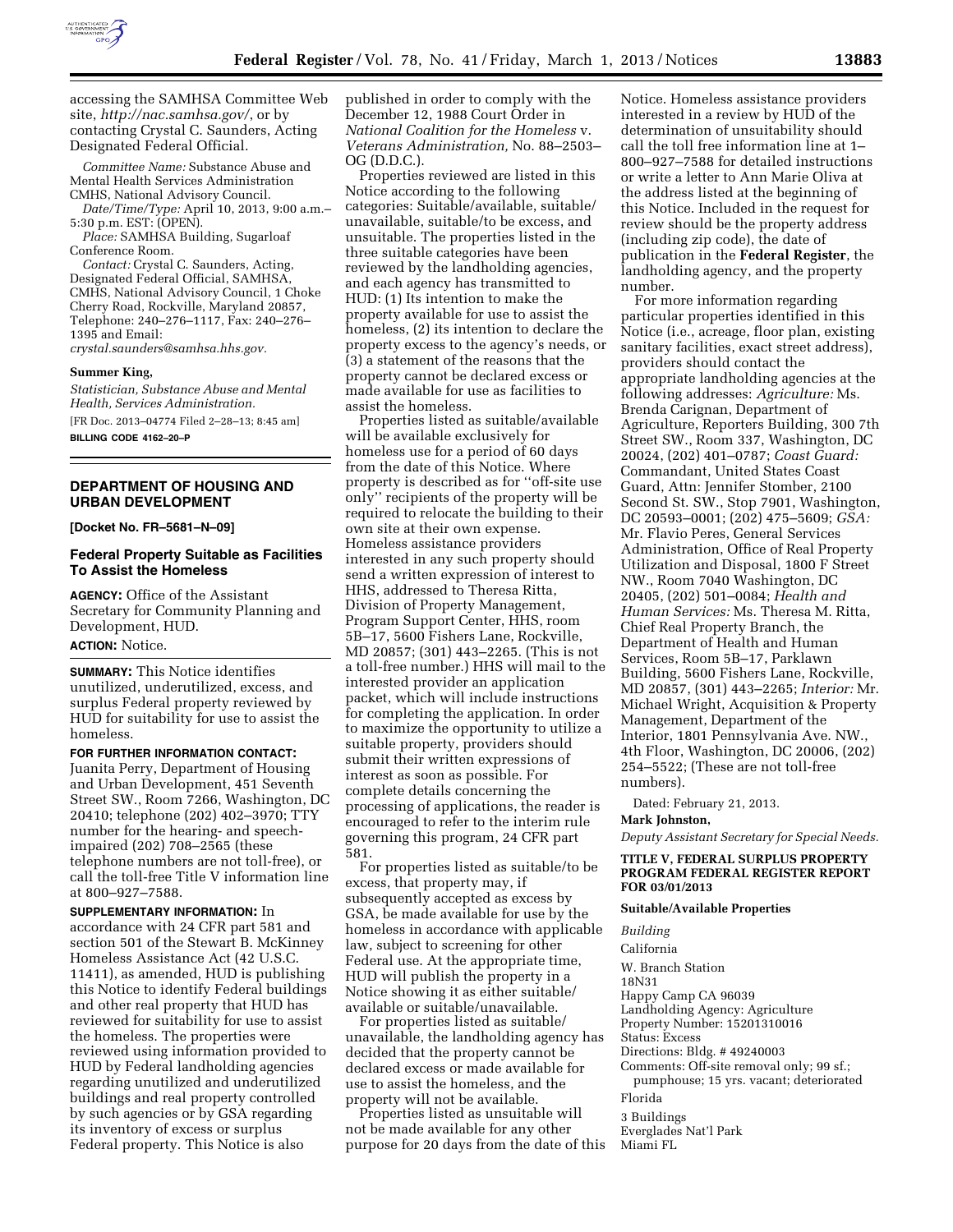Landholding Agency: Interior Property Number: 61201310002 Status: Excess Directions: 328A, 328B, 349 Comments: Off-site removal only; sf. varies; deteriorated conditions; movement of these bldgs. may result in complete disassembly; contact Interior for specific details of a property Massachusetts 24 Buildings USCG Air Station Cape Cod Bourne MA 02542 Landholding Agency: Coast Guard Property Number: 88201310002 Status: Excess Directions: 5649, 5643, 5664, 5652, 5319, 5327, 5331, 5332, 5338, 5362, 5363, 5365, 5373, 5391, 5654, 5659, 5677, 5673, 5688, 5691, 5694, 5695, 5423, 5375 Comments: Off-site removal only; sf. varies; use varies; poor conditions; w/in restricted area; contact Coast Guard for info. on a specific property & accessibility/removal requirements Nebraska Former Omaha Qtrs. Depot 2101 Woolworth Ave. Omaha NE 68108 Landholding Agency: GSA Property Number: 54201310005 Status: Surplus GSA Number: 7–D–NE–0530 Directions: Office #1: 14,520 sf.; office #2: 38,870 sf.; office #3: 11,000 sf.; office #4: 986 sf.; storage: 7,488 sf.; office #5: 12,250 sf.; office#6: 3,720 sf.; Two Gatehouses: 507 sf. each Comments: 9 Bldgs. sits on 7.25 acres; Admin/Office; 12 mons. vacant; to access coordinate w/88th Army Reserve Command out of Ft. McCoy, WI Oregon Dale Residence (1052) 48743 Hwy 395 N. Dale OR 97880 Landholding Agency: Agriculture Property Number: 15201310001 Status: Excess Comments: 894 sf.; residential; 84+ mons. vacant; repairs needed; asbestos; w/in controlled area; contact Ranger District for accessibility Dale Duplex (1057) (1056) 48743 Hwy 395 N. Dale OR 97880 Landholding Agency: Agriculture Property Number: 15201310002 Status: Excess Comments: 1,376 sf.; residential; repairs needed; w/in controlled area; contact Ranger District for accessibility Dale Residence (1058) 48743 Hwy 395 N. Dale OR 97880 Landholding Agency: Agriculture Property Number: 15201310003 Status: Excess Comments: 1,830 sf.; residential; 84+ mons. vacant; major repairs needed; asbestos Dale Residence (1059) 48743 Hwy 395 N.

Dale OR 97880 Landholding Agency: Agriculture

Property Number: 15201310004 Status: Excess Comments: 1,830 sf.; residential; 84+ mons. vacant; major repairs needed; asbestos; w/ in controlled area; contact Ranger District for accessibility Dale Residence (1060) 48743 Hwy 395 N. Dale OR 97880 Landholding Agency: Agriculture Property Number: 15201310005 Status: Excess Comments: 1,376 sf.; residential; 84+ mons. vacant; repairs needed; lead & asbestos; w/ in controlled area; contact Ranger District for accessibility Dale Residence (1074) 48743 Hwy 395 N. Dale OR 97880 Landholding Agency: Agriculture Property Number: 15201310006 Status: Excess Comments: 1,480 sf.; residential; 84+ mons. vacant; repairs needed; asbestos; w/in controlled area; contact Ranger District for accessibility Dale Residence (1075) 48743 Hwy 395 N. Dale OR 97880 Landholding Agency: Agriculture Property Number: 15201310007 Status: Excess Comments: 1,480 sf.; residential 84 mons. vacant; repairs needed; asbestos; w/in controlled area; contact Ranger District for accessibility Dale Residence (1076) 48743 Hwy 395 N. Dale OR 97880 Landholding Agency: Agriculture Property Number: 15201310008 Status: Excess Comments: 1,480 sf.; residential; 84+ mons. vacant; repairs needed; w/in controlled area; contact Ranger District for accessibility Dale Residence (1082) 48743 Hwy 395 N. Dale OR 97880 Landholding Agency: Agriculture Property Number: 15201310009 Status: Excess Comments: 1,480 sf.; residential; 84+ mons. vacant; major repairs needed; asbestos; w/ in controlled area; contact Ranger District for accessibility Dale Residence (1083) 48743 Hwy 395 N. Dale OR 97880 Landholding Agency: Agriculture Property Number: 15201310010 Status: Excess Comments: 1,480 sf.; residential; 84+ mons. vacant; repairs; asbestos; w/in controlled area; contact Ranger District for accessibility Dale Residence (1006) 48743 Hwy 395 N. Dale OR 97880 Landholding Agency: Agriculture Property Number: 15201310011 Status: Excess Comments: 684 sf.; residential; 120 mons. vacant; repairs needed; lead based paint;

w/in controlled area; contact Ranger District for accessibility

Dale Modular (1098) 48743 Hwy 395 N. Dale OR 97880 Landholding Agency: Agriculture Property Number: 15201310012 Status: Excess Comments: 1,344 sf.; residential; 84+ mons. vacant; fair conditions; asbestos; w/in controlled area; contact ranger District for accessibility Dale Bunkhouse (1319) 48743 Hwy 395 N. Dale OR 97880 Landholding Agency: Agriculture Property Number: 15201310013 Status: Excess Comments: 2,024 sf.; residential; 84+ mons. vacant; fair conditions; asbestos; w/in controlled area; contact Ranger District for accessibility Dale Garage 48743 Hwy 395 N. Dale OR 97880 Landholding Agency: Agriculture Property Number: 15201310014 Status: Excess Comments: 360 sf.; storage; 84+ mons. vacant; good conditions; minor repairs; w/ in controlled area; contact Ranger District for accessibility Dale Ranger Station (2002) 48743 Hwy 395 N. Dale OR 97880 Landholding Agency: Agriculture Property Number: 15201310015 Status: Excess Comments: 1,768 sf.; storage; 84+ mons. vacant; poor conditions; asbestos; w/in controlled area; contact Ranger District for accessibility Dale D.R. Residence (1002) 48743 Hwy 395 N. Dale OR 97880 Landholding Agency: Agriculture Property Number: 15201310018 Status: Excess Comments: 1,830 sf.; residential; 84+ mons. vacant; major repairs needed; asbestos; w/ in controlled area; contact Ranger District for accessibility **Suitable/Unavailable Properties**  *Building*  North Carolina Old Legacy Tower Site 43682 Cape Point Campground Rd. Buxton NC 27920 Landholding Agency: GSA Property Number: 54201310006 Status: Excess GSA Number: 4–U–NC–0739AB Comments: 402sf. electronics; fair conditions **Unsuitable Properties**  *Buildings* 

Maryland T18 & T21 Animal Center Dickerson MD 20837 Landholding Agency: HHS

Property Number: 57201310001 Status: Unutilized Comments: Located on scientific research

campus; public access denied & no